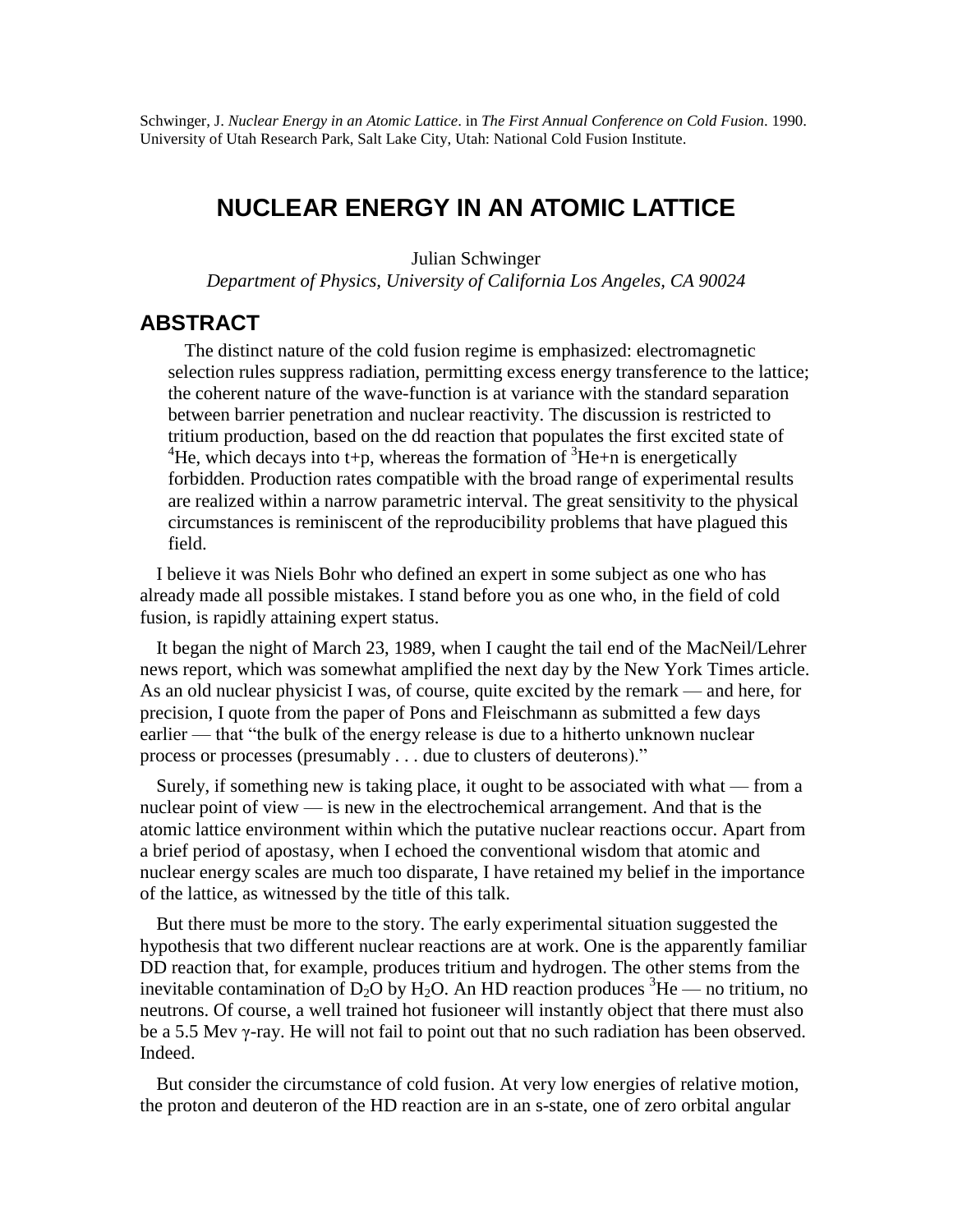momentum, and therefore of positive orbital parity. The intrinsic parities of proton, deuteron, and  ${}^{3}$ He are also positive. Then, the usually dominant electric dipole radiation — which requires a parity change — is forbidden. To be sure, as in the capture of a slow neutron by a proton, magnetic dipole radiation can occur, but at a significantly slowed rate. It is not unreasonable, then, that a good fraction, or, indeed, all of the available energy will be transferred to the phonon excitations of the heavily deuterided lattice. No 5.5 Mev γ-rays.

Incidentally, I did not advance the HD hypothesis as something to be proved theoretically — that is not the nature of a hypothesis — but as the basis for obvious critical experiments in which the  $H_2O/D_2O$  ratio is altered in small steps and heat production is monitored. To my knowledge, no systematic tests along these lines have yet been completed.

From what has been said, it is clear that cold fusion and hot fusion are quite different physical domains. The following qualitative remarks present that fact in an extreme form.

To my knowledge, all treatments of nuclear fusion between positively charged particles represent the reaction rate as the product of two factors. The first factor is a barrier penetration probability. It refers entirely to the electric forces of repulsion. The second factor is an intrinsic nuclear reaction rate. It refers entirely to the nuclear forces.

This representation of the overall probability, per unit time, as the product of two independent factors, may be true enough under the circumstances of hot fusion. But in very low energy cold fusion one deals essentially with a single state, or wave function, all parts of which are coherent. It is not possible to totally isolate the effect of the electric forces from that of the nuclear forces. The correct treatment of cold fusion will be free of the collision-dominated mentality of the hot fusioneers. This audience needs no reminder of the extreme reactions that cold fusion has engendered. Happily, the psychological situation has been stabilized by a Christmas present from Los Alamos, re-enforcing an earlier announcement by Oak Ridge, as supported by findings at Texas A&M. It is no longer possible to lightly dismiss the reality of cold fusion.

Within the general context of "Nuclear Energy in an Atomic Lattice", my focus here is on the nuclear energy generation revealed by tritium production, as it occurs within the heavily deuterided palladium lattice. It is accepted that the DD reaction is the relevant mechanism. Two deuterons in close proximity can be thought of as an excited state of  ${}^{4}$ He. It is advisable, then, to review what is known about such states.

Under cold fusion circumstances, the two deuterons have zero relative angular momentum, implying even parity, and a total spin angular moment of 0 or 2, as restricted by Bose-Einstein statistics. The energy of this state — twice the deuteron energy of binding  $-$  is -4.4 $_5$  Mev.

The ground state of <sup>4</sup>He is a  $0^+$  state with a binding energy of 28.3 Mev. The first excited state, which is also  $0^+$ , has a binding energy of 8.2 Mev. It is unstable, with a width ~ 0.3 Mev, decaying into a triton  $({}^{3}H)$  and a proton  $({}^{1}H)$ , which continuum has its threshold at -8.5 Mev,  $0.3$  Mev below the  $0^+$  excited state. In contrast, the threshold for  $3$ He and a neutron is at -7.7 Mev, 0.5 Mev above the first excited state. Thus the formation of the first excited state produces a source of tritium, but not of neutrons.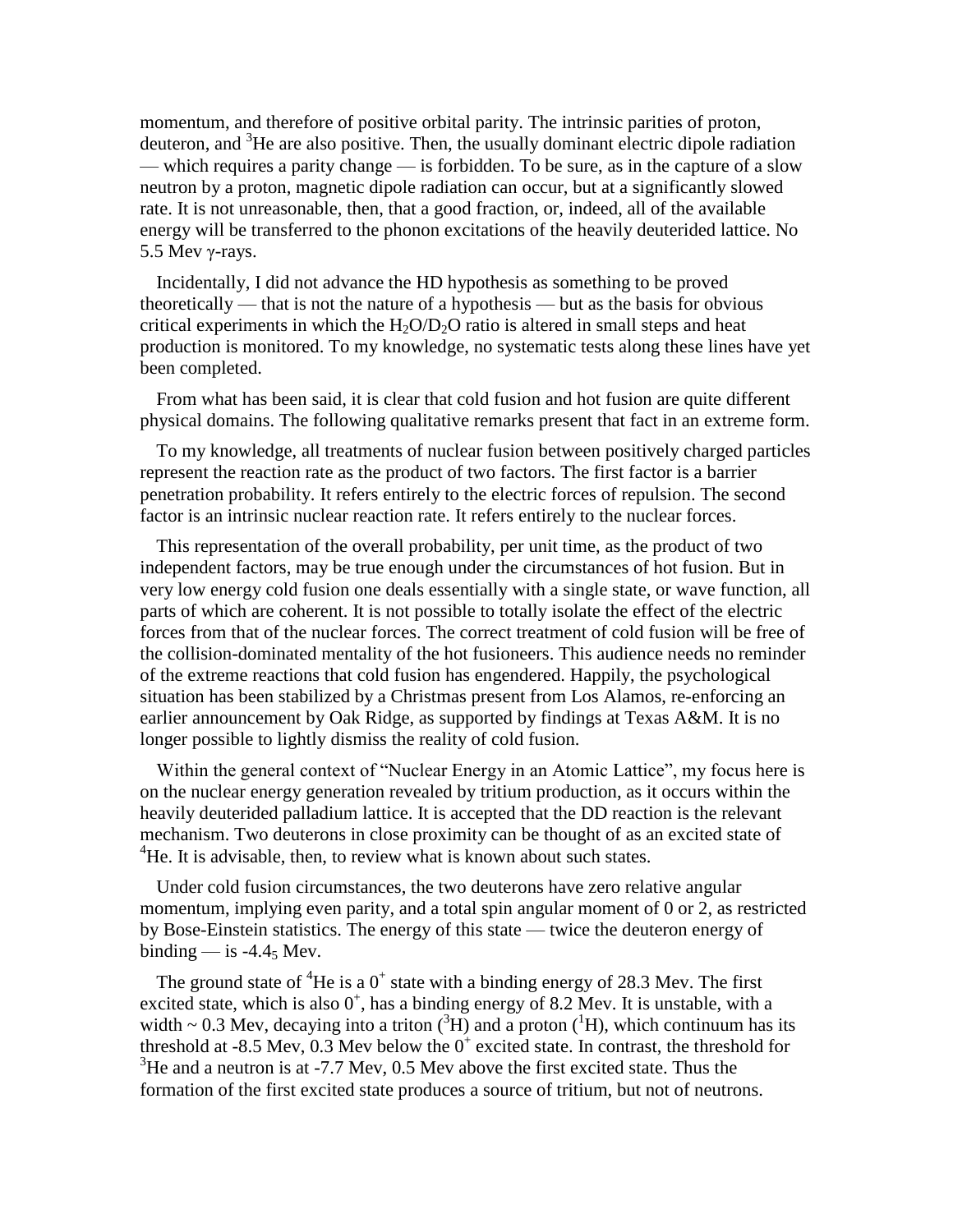Now, the two-deuteron state, with energy -4.4 Mev, lies 3.8 Mev above the first excited state of  ${}^{4}$ He. How can this excess energy, of roughly 4 Mev, be carried away? Certainly not by electric dipole emission of a photon; that is forbidden by the lack of parity reversal. And there is no counterpart to the weak magnetic dipole radiation in the HD reaction, because angular momentum 2 and angular momentum 0 do not yield a vector. There are more exotic possibilities: two photon emission, the creation of an electronpositron pair. But, the essential point, as in the HD reaction, is the likelihood that the excess energy will be transferred to the lattice.

A good deal is known about the lattice structures of pure palladium and deteurided palladium, except for the situation relevant to cold fusion, that of heavy deuteron loading. At least, I am unaware of any x-ray (or possibly neutron?) studies that would help clarify matters. There is, however, a theoretical conjecture  $[1]$  that new  $D_2$  sites come into being, with an equilibrium separation of  $0.94 \text{ Å}$ . Inasmuch as this is significantly greater than the equilibrium separation in  $D_2$  gas, 0.74 Å, the authors concluded that fusion in the lattice is highly improbable. To the contrary, I propose to accept their hypothesis as a basis for attempting to validate the cold fusion concept.

I have given only two public lectures on cold fusion. The first one, in October, was delivered at Albuquerque; the second one, two months ago, at Dijon, whence comes the mustard and the cassis. Although not hostile, both audiences were certainly skeptical, thus requiring detailed mathematical proof for all assertions. In this, more receptive atmosphere, perhaps precise details are less important than a qualitative survey, although if one is to come to grips with quantum mechanical subtleties, the natural language of atom physics can hardly be absent.

I begin with two important atomic parameters — those of length and of frequency. Consider a deuteron, of mass M, in the ground state of some localized site, about which it has the oscillation angular frequency ω.Let the mean square displacement from the equilibrium position, along one direction, be called  $\Lambda^2$ . By equating the relevant average potential energy,  $\frac{1}{2}M\omega^2\Lambda^2$  to half the corresponding zero-point energy,  $\frac{1}{2}(\frac{1}{2}\hbar\omega)$ , one learns that  $\Lambda^2 = \hbar/(2M\omega)$ .

The X-ray measurements on hydrided palladium, converted to the deuteron mass, indicate the  $\Lambda$  value:  $\Lambda \approx 10^{-9}$  cm = 0.1 Å. I shall accept this, as well, for the hypothetical  $D_2$  sites. Given  $\Lambda$ , one infers that  $\hbar \omega = (\hbar / \Lambda)^2 / 2M \approx 0.1$  ev, which sets the scale of individual phonon energies. A convenient way to express the corresponding angular frequency scale is  $2\pi\omega \approx 10^{15}$  s<sup>-1</sup>.

In the early days of radar, prior to, and at the start of the Second World War, although the British had begun with radio waves that were called high frequency, HF, the need for better resolution led them to VHF, very high frequency, which inexorably brought about VHFI, very high frequency indeed. I mention this ancient history because, in our study *of* cold fusion, CF, it is useful, and implies no serious loss of relevance, to consider VCFI, very cold fusion indeed. That is, we examine the lattice state at absolute zero. Then there are no phonon excitations — it is the phonon vacuum state — at least initially.

The latter phrase is the recognition that the phonon vacuum state is unstable. Through nuclear fusion, the deuteron constituents of the lattice are transformed, in pairs, at a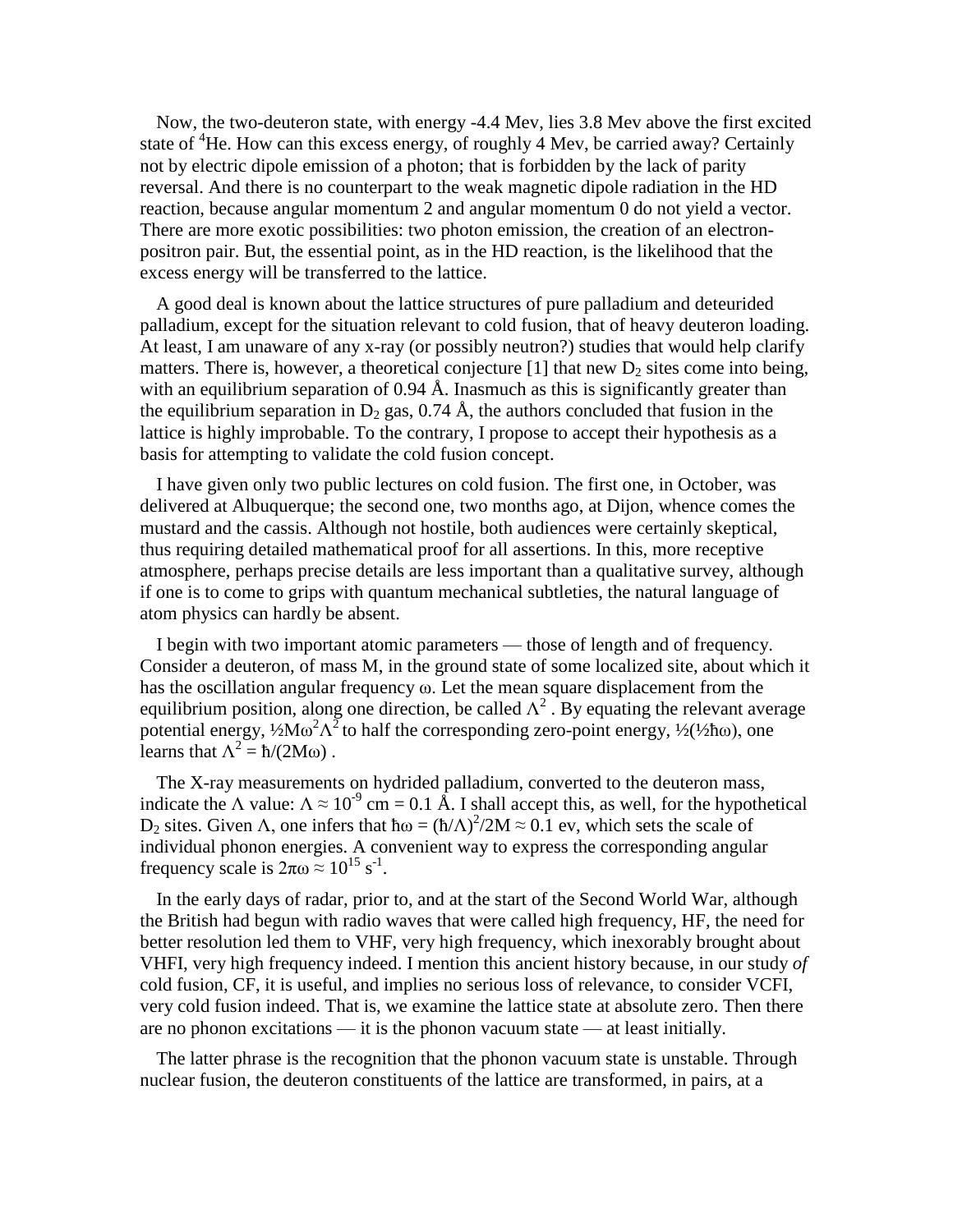certain rate, into tritium, hydrogen, and phonon energy. The anticipated number of phonons, per reaction, is measured by the ratio 3.8 Mev/0.1 eV  $\sim 4 \times 10^{7}$ .

Recall that the simple independent phonon description of lattice excitations is based on the approximation of linear restoring forces or quadratic potential energies. The Hamiltonian for that phonon system will be called H<sub>L</sub>.

Now consider a particular  $D_2$  pair in the heavily loaded lattice. When the two deuterons are so close that fusion can occur, one is far outside the phonon domain of linear restoring forces. An additional potential energy — call it  $V(R)$ .  $\frac{1}{2}$ ), with R  $\frac{1}{x}$  ∪ the spatial displacement between the deuterons — comes into play. The Hamiltonian of this system is H = H<sub>L</sub> + V(R). Contact is made between V(R) and the phonon description by introducing  $\vec{R}_0$ , the equilibrium separation of the deuterons, and writing  $\vec{R} = \vec{R}_0 + \vec{r}$ . Of course, an expansion in powers of  $\vec{r}$ , for  $V(\vec{R}) = V(\vec{R}_0 + \vec{r})$ , begins with cubic terms; any lesser power is already incorporated in  $H_L$ .

Time dependent perturbation theory gives the rate of transition out of the phonon vacuum state, which is the reciprocal of the mean lifetime T, as the vacuum expectation value

$$
\frac{1}{T} = \frac{2\pi}{\hbar} \, \mathrm{o} < V \delta \big( H - E \big) V >_{\mathrm{o}} ,
$$

where  $\alpha$  < ,  $>_{\Omega}$  symbolize the phonon vacuum state. Although, for simplicity, V is written, the symbol stands for the part of V that generates one or more phonons. As already noted, it must, in fact, be a rather large number of phonons. Also, whereas one would ordinarily assign zero energy to the lattice excitations, in the phonon vacuum state,  $E = -4.4$  Mev appears here as the nuclear measure of energy appropriate to the two deuterons.

The next steps require some mathematical details. First, one introduces the Fourier integral representation for the delta function that enforces energy conservation:

$$
\frac{1}{T} = \frac{1}{\hbar} \int_{-\infty}^{\infty} d\left(\frac{\tau}{\hbar}\right) \leq V e^{-\frac{i}{\hbar}(H-E) \tau} V \geq
$$

Then one adapts a Fourier integral representation for  $V(\vec{R}) = V(\vec{R}_O + \vec{r})$  :  $=V(R_{\Omega} + \vec{r})$ :

$$
V = \int \frac{(d\vec{p})}{(2\pi\hbar)^3} V(\vec{p}) e^{\frac{i}{\hbar} \vec{p} \cdot (\vec{R}_0 + \vec{r})}
$$
  

$$
= \int dV(\vec{p}) e^{\frac{i}{\hbar} \vec{p} \cdot \vec{R}_0} e^{\frac{i}{\hbar} \vec{p} \cdot \vec{r}}
$$

along with the complex conjugate version, which is used for the left-hand V-factor:

 $\pmb{\cdot}$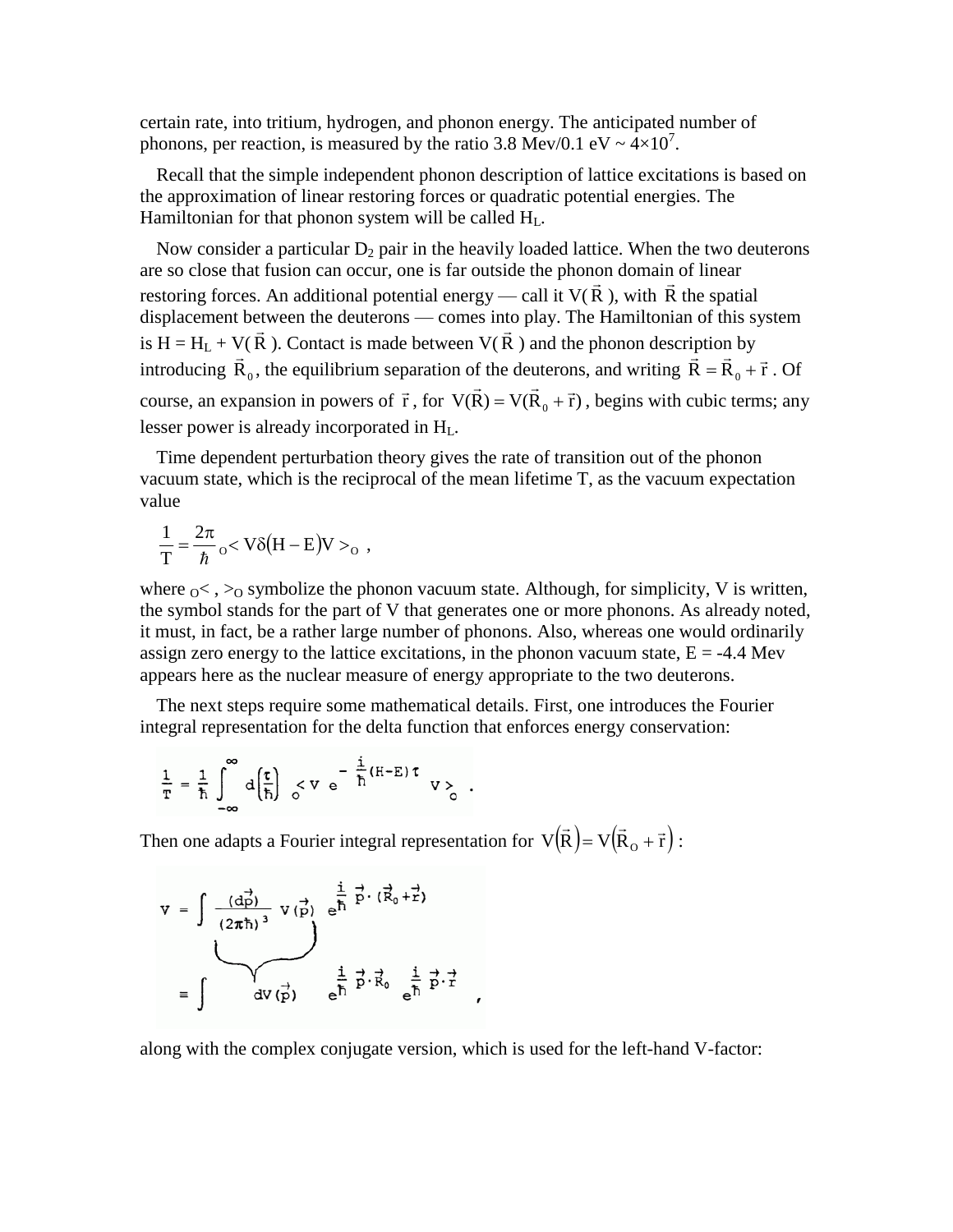$$
\frac{1}{T} = \frac{1}{\hbar} \int_{-\infty}^{\infty} d\left(\frac{\tau}{\hbar}\right) dV(\vec{p}) \star dV(\vec{p'}) e^{-\frac{i}{\hbar}(\vec{p} - \vec{p'}) \cdot R_0}
$$
  

$$
\times \int_{0}^{x} e^{-\frac{i}{\hbar} \vec{p} \cdot \vec{r}} e^{-\frac{i}{\hbar} (H - E) \tau} e^{\frac{i}{\hbar} \vec{p} \cdot \vec{r}} \sim
$$

The exponential factor  $e^{\frac{i}{h} \frac{1}{p} \cdot \frac{1}{r}}$  acts on the phonon vacuum state to produce states with every possible number of phonons. The simplification adopted here ignores all details Every possible number of phonons. The simplification adopted here ignores an details about the phonons except their number. The related neglect of the vector character of  $\vec{p}$ will be corrected shortly. Then, the probability amplitude for creating n phonons is

$$
\int_{0}^{1} e^{\frac{1}{\hbar} p^{1} \cdot \frac{1}{\hbar}} > \frac{1}{\left[n! \right]^{1/2}} \left[ \frac{2^{1/2} p^{1} \Lambda}{\hbar} \right]^{n} e^{-(p^{1} \Lambda/\hbar)^{2}},
$$

which satisfies the physical requirement of unit total probability,

$$
\sum_{n=0}^{\infty} \left| \int_{n}^{1} e^{\frac{i}{\hbar} \vec{p} \cdot \vec{r}} 2 \right|^{2}
$$
  
= 
$$
\sum_{n=0}^{\infty} \frac{[2 (p' \Lambda/\hbar)^{2}]^{n}}{n!} e^{-2 (p' \Lambda/\hbar)^{2}}
$$
  
= 1.

Also correctly incorporated is the fact that, as a description of the relative motion of the two deuterons, the appropriate mass is the reduced mass ½ M.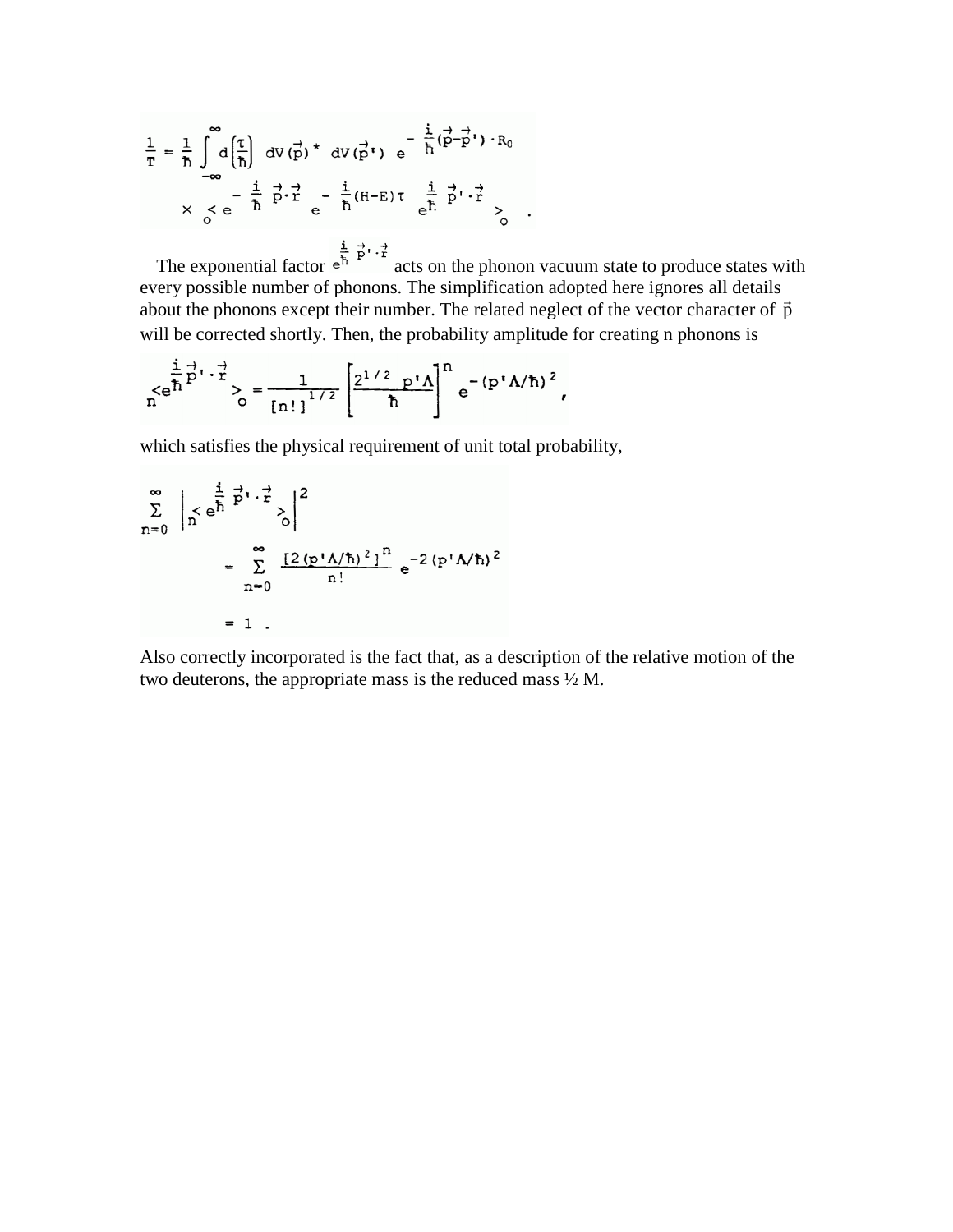One function of the Hamiltonian Ηis to record the total energy of the n phonons, nħω. Then the phonon part of the vacuum expectation value,

$$
\frac{1}{6}e^{-\frac{i}{\hbar}\vec{p}\cdot\vec{r}}e^{-\frac{i}{\hbar}(H-E)\tau}\frac{\frac{i}{e^{\hbar}\vec{p}\cdot\vec{r}}}{e^{\hbar}\vec{p}\cdot\vec{r}}\rangle,
$$
  
\nis  
\n
$$
\sum_{n=0}^{\infty}e^{-(pA/\hbar)^{2}}\frac{1}{\left[n!\right]^{1/2}}\left[\frac{2^{1/2}pA}{\hbar}\right]^{n}e^{-\frac{i}{\hbar}n\hbar\omega t}
$$

$$
\times\left[\frac{2^{1/2}p!\Lambda}{\hbar}\right]^{n}\frac{1}{\left[n!\right]^{1/2}}e^{-(p^{1}A/\hbar)^{2}}
$$

$$
\rightarrow e^{-(pA/\hbar)^{2}}e^{2\vec{p}\cdot\vec{p}\cdot(\Lambda/\hbar)^{2}e^{-i\omega t}}e^{-(p^{1}A/\hbar)^{2}}
$$

$$
= e^{-(p-p^{1})^{2}(A/\hbar)^{2}}e^{2\vec{p}\cdot\vec{p}\cdot(\Lambda/\hbar)^{2}(e^{-i\omega t}-1)}
$$

where the correct vectorial relation between  $p$  and  $p'$  appears. In particular, it satisfies the requirement that only  $\vec{p} - \vec{p}'$  occurs for  $\tau = 0$ .

The other function of the Hamiltonian H is to describe the formation of the  $0^+$  excited bound state of  ${}^{4}$ He:

$$
e^{-\frac{1}{\hbar}(H-E)\tau} \rightarrow \sum_{b} e^{\frac{1}{\hbar}E_{N}\tau}
$$
  
 $E_{N} = 8.2-4.4 = 3.8$  Mev

where  $>_b$ ,  $_b$ < symbolize the excited bound state. E<sub>N</sub>, the nuclear energy released, sets the scale for  $\tau$ ,  $\tau \sim \hbar/E_N \sim 10^{-22}$  s. As a result,  $\omega \tau \sim 10^{14} \times 10^{-22} \sim 10^{-8}$ , and  $e^{-i\omega \tau} - 1 \approx -i\omega \tau$ .

The special treatment of the two deuterons requires a corresponding splitting off, from the phonon vacuum state, of the description given the relative motion of the two deuterons, each in the ground state about its equilibrium position. That is the meaning of the subscript E, for Einstein, in the following summary:

$$
\begin{aligned}\n &\left\{\nabla e^{-\frac{i}{\hbar} \vec{p} \cdot \vec{r}} e^{-\frac{i}{\hbar} \left(H-E\right) \tau} e^{\frac{i}{\hbar} \vec{p} \cdot \vec{r}}\n\right\} \\
&\rightarrow e^{-\left(\vec{p} - \vec{p}^\dagger\right)^2 \left(\frac{\Lambda}{\hbar}\right)^2} e^{-\frac{i}{\hbar} \left[\frac{\vec{p} \cdot \vec{p}^\dagger}{M} - E_N\right] \tau} \left|_{D} < \sum_{E} \right|^2.\n\end{aligned}
$$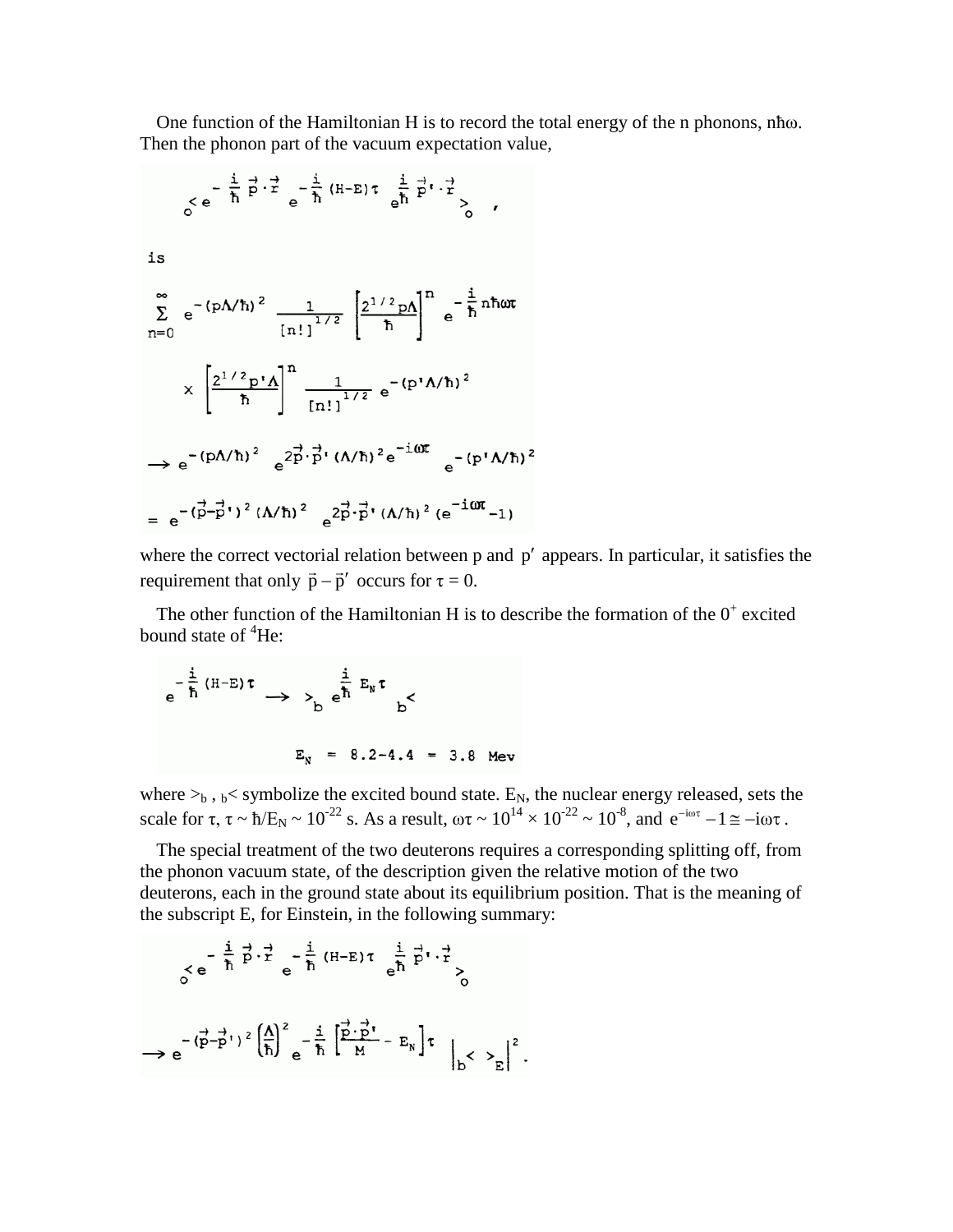The first, Gaussian, factor limits the magnitude of  $\vec{p} - \vec{p}'$  to momenta ~  $\hbar/\Lambda$ , which,  $\Lambda$ being  $\sim 10^{-9}$  cm, is small on the nuclear scale. Now a crucial step is taken by recalling the

additional factor  $e^{-\frac{1}{\hbar}(\vec{p}-\vec{p}^t)\cdot R_0}$ , and by writing

$$
e^{-(\vec{p}-\vec{p}^{\prime})^{2}} (A/\hbar)^{2} e^{-\frac{i}{\hbar}(\vec{p}-\vec{p}^{\prime})-R_{0}}
$$
  
=  $e^{-[(\vec{p}-\vec{p}^{\prime})\frac{\Lambda}{\hbar}+\frac{i}{2}\frac{\vec{R}_{0}}{\Lambda}]^{2}} e^{-\frac{1}{4}(R_{0}/\Lambda)^{2}}$ 

The complex substitution

$$
\vec{p} \rightarrow \vec{p} - \frac{i}{4} \frac{\hbar}{\Lambda} \frac{\vec{R}_0}{\Lambda} , \qquad \vec{p'} \rightarrow \vec{p'} + \frac{i}{4} \frac{\hbar}{\Lambda} \frac{\vec{R}_0}{\Lambda} ,
$$

which has little effect elsewhere, converts this into

$$
e^{-(\vec{p}-\vec{p}^{\prime})^2} (\Lambda/\hbar)^2 e^{-1/4 (R_0/\Lambda)^2}
$$

That Gaussian factor can be approximated by a delta function:

$$
e^{-(\overrightarrow{p}-\overrightarrow{p}^{\prime})^{2}(\Lambda/\hbar)^{2}} \rightarrow \pi^{3/2} \left(\frac{\hbar}{\Lambda}\right)^{3} \delta(\overrightarrow{p}-\overrightarrow{p}^{\prime}) ,
$$

which permits a further reduction to a statement about magnitudes,

$$
e^{-(\overrightarrow{p}-\overrightarrow{p}^{\prime})^{2}(\Lambda/\hbar)^{2}} \rightarrow \frac{\pi^{1/2}}{2} \left(\frac{\hbar}{\Lambda}\right)^{3} \frac{1}{Mp} \delta \left(\frac{p^{2}}{M}-\frac{p^{\prime 2}}{M}\right).
$$

But, prior to the last step, one would have carried out the  $\tau$ -integration that exhibits But, prior to the last step, one would have carried out the *t*-integration that exhibits energy conservation. With the distinction between  $\vec{p}$  and  $\vec{p}'$  removed, this integral appears as, for example,

$$
\int_{-\infty}^{\infty} d\left(\frac{\tau}{\hbar}\right) e^{-\frac{i}{\hbar}\left[\frac{p^2}{M} - E_N\right] \tau} = 2\pi \delta \left[\frac{p^2}{M} - E_N\right].
$$

Then one can return to the Gaussian function and give it the equivalent form

$$
e^{-(\vec{p}-\vec{p}^t)^2 (\Lambda/\hbar)^2} \rightarrow \frac{\pi^{1/2}}{2} (\frac{\hbar}{\Lambda})^3 \frac{1}{Mp} \delta \left(\frac{p^2}{M} - E_N\right)
$$

$$
= \hbar \omega \left(\frac{2\pi\hbar \omega}{E_N}\right)^{1/2} \delta \left(\frac{p^2}{M} - E_N\right) . \qquad \left[\frac{(\hbar/\Lambda)^2}{2M} = \hbar \omega\right]
$$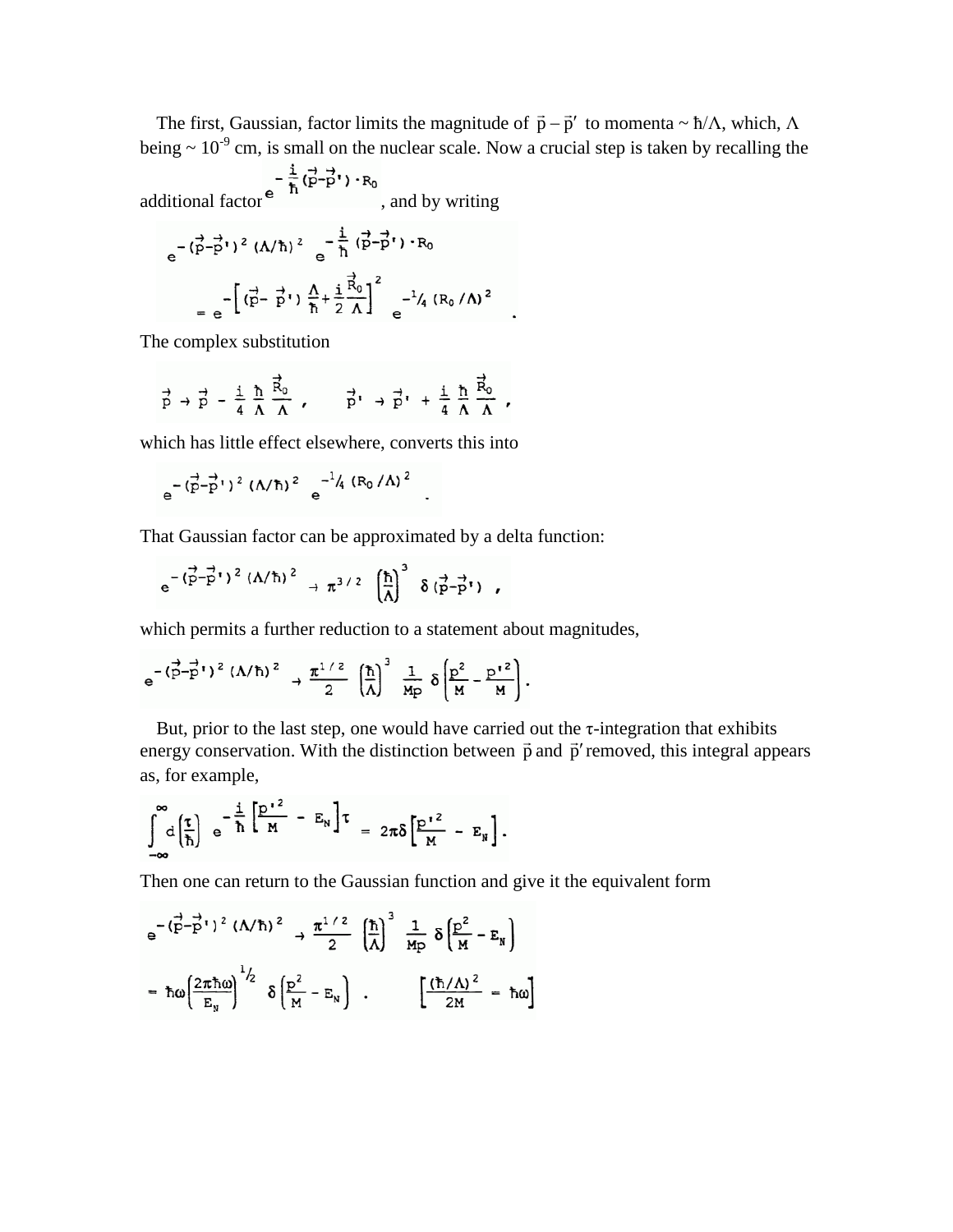Here is where we are now:

$$
\frac{1}{T} = \frac{1}{\hbar} \int dv \, (\vec{p})^* dv (\vec{p}') 2\pi \hbar \omega \left(\frac{2\pi \hbar \omega}{E_N}\right)^{1/2}
$$

$$
\times \delta \left(\frac{p^2}{M} - E_N\right) \delta \left(\frac{p'^2}{M} - E_N\right)
$$

$$
\times e^{-\frac{1}{4} \left(R_0/\Lambda\right)^2} \left| \sum_{b} \langle \sum_{E} \rangle \right|^2 .
$$

Attention is directed to the squared presence of the factor

$$
\mathbf{v} = \int dV(\vec{p}) \delta\left(\frac{p^2}{M} - E_N\right)
$$

$$
\equiv \int \frac{(d\vec{p})}{(2\pi\hbar)^3} V(\vec{p}) \delta\left(\frac{p^2}{M} - E_N\right) ,
$$

which is dimensionless and predominantly nuclear in content. That gives us

$$
\frac{1}{T} = 2\pi\omega \left(\frac{2\pi\hbar\omega}{E_N}\right)^{1/2} v^2 e^{-1/4 (R_0/\Lambda)^2} \Big|_{b} < \Big|_{E} \Big|^{2}.
$$

It would be pointless to ask a precise number for v from this crude nuclear model. But, as a pure number that involves only nuclear magnitudes, the natural provisional value is v  $\sim$  1. The dimensional factor that appears is

$$
2\pi\omega \left(\frac{2\pi\hbar\omega}{E_N}\right)^{1/2} \sim 10^{15} \left(\frac{10^{15}}{10^{22}}\right)^{1/2} \sim 10^{12} \text{ s}^{-1}
$$

So, the inverse mean lifetime, measured in inverse seconds, is

$$
\frac{1}{T} \sim 10^{12} e^{-1/4 (R_o/\Lambda)^2} \Big|_b \Big\langle \qquad \Big\rangle_E \Big|^2
$$

The wavefunction for the relative motion of the two deuterons, in their respective ground states, is

$$
\Psi_{E} (\vec{R}) = \text{const.} \exp \left[ -\frac{1}{2} \frac{^{1}/_{2} M\omega}{\hbar} (\vec{R} - \vec{R}_{0})^{2} \right]
$$

$$
= \frac{1}{(4\pi)^{3/4}} \frac{1}{\Lambda^{3/2}} \exp \left[ -\frac{1}{2} \frac{1}{4\Lambda^{2}} (\vec{R} - \vec{R}_{0})^{2} \right].
$$

What counts in

$$
b^{\langle} \quad \rangle_{E} = \int (d\vec{R}) \ \psi_{D}^{\star}(\vec{R}) \ \psi_{E}(\vec{R})
$$